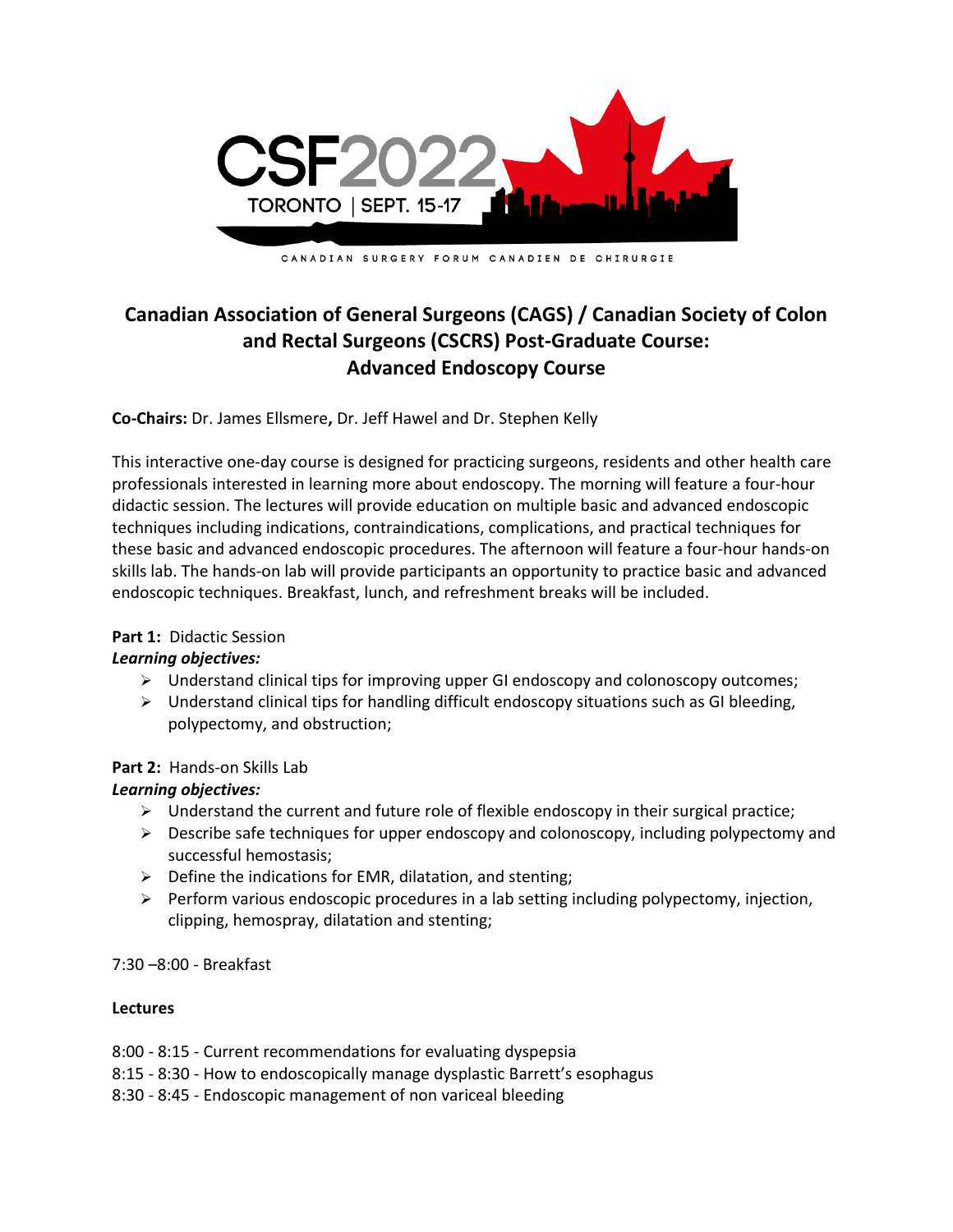

CANADIAN SURGERY FORUM CANADIEN DE CHIRURGIE

- 8:45 9:00 Varices and the changing role for endotherapy
- 9:00 9:15 What are the considerations for successful endoscopic dilation?
- 9:15 9:30 New tools that are making endoscopic therapy more accessible
- 9:30 10:00 Discussion
- 10:15 10:30 Optimal patient preparation and sedation for colonoscopy
- 10:30 10:45 Strategies for improving cecal intubation
- 10:45 11:00 Tricks and tools for increasing adenoma detection rate?
- 11:00 11:15 Removal and surveillance implications of small colonic polyps
- 11:15 11:30 Attempting endoscopic resection versus referral for large colonic polyps
- 11:30 11:45 Advances and challenges in endoscopic training
- 11:45 12:15 Discussion
- 12:15 13:00 Lunch
- 13:00 16:30 Hands-On Stations (15 minutes rotation)
	- $\triangleright$  Difficult Colon: The faculty will teach attendees the techniques used to avoid creating loops during colonoscopy and the approaches used to reduce loops during colonoscopy (torque, scope withdrawal, patient repositioning).
	- $\triangleright$  FES Station: The faculty will teach the attendees how to position the scope to successfully deliver endoscopic therapy.
	- $\triangleright$  Difficult Polyp: The faculty will teach attendees about endoscopic polypectomy.
	- ➢ Energy Sources, Monopolar & Bipolar, APC: The faculty will teach attendees hemostasis techniques using energy sources.
	- ➢ Foreign body extraction: The faculty will teach attendees about retrieving large specimens and foreign bodies.
	- $\triangleright$  Esophageal stenting : The faculty will teach attendees about stenting strictures
	- ➢ Endoscopic hemospray: The faculty will teach attendees about use of hemospray.
	- $\triangleright$  Injection therapy, clipping and banding: The faculty will teach attendees injection therapy, tattooing, and banding:
	- $\triangleright$  RF ablation: The faculty will teach attendees about RF ablation of esophageal mucosal lesions.
	- ➢ Dilation: The faculty will teach attendees about dilation strictures and EndoFlip.

**Date:** Thursday, September 15, 2022

**Location:** Sheraton Centre Toronto Hotel, 123 Queen Street West, Toronto, Canada, Ontario M5H 2M9

**Time:** 07:30 -16:30